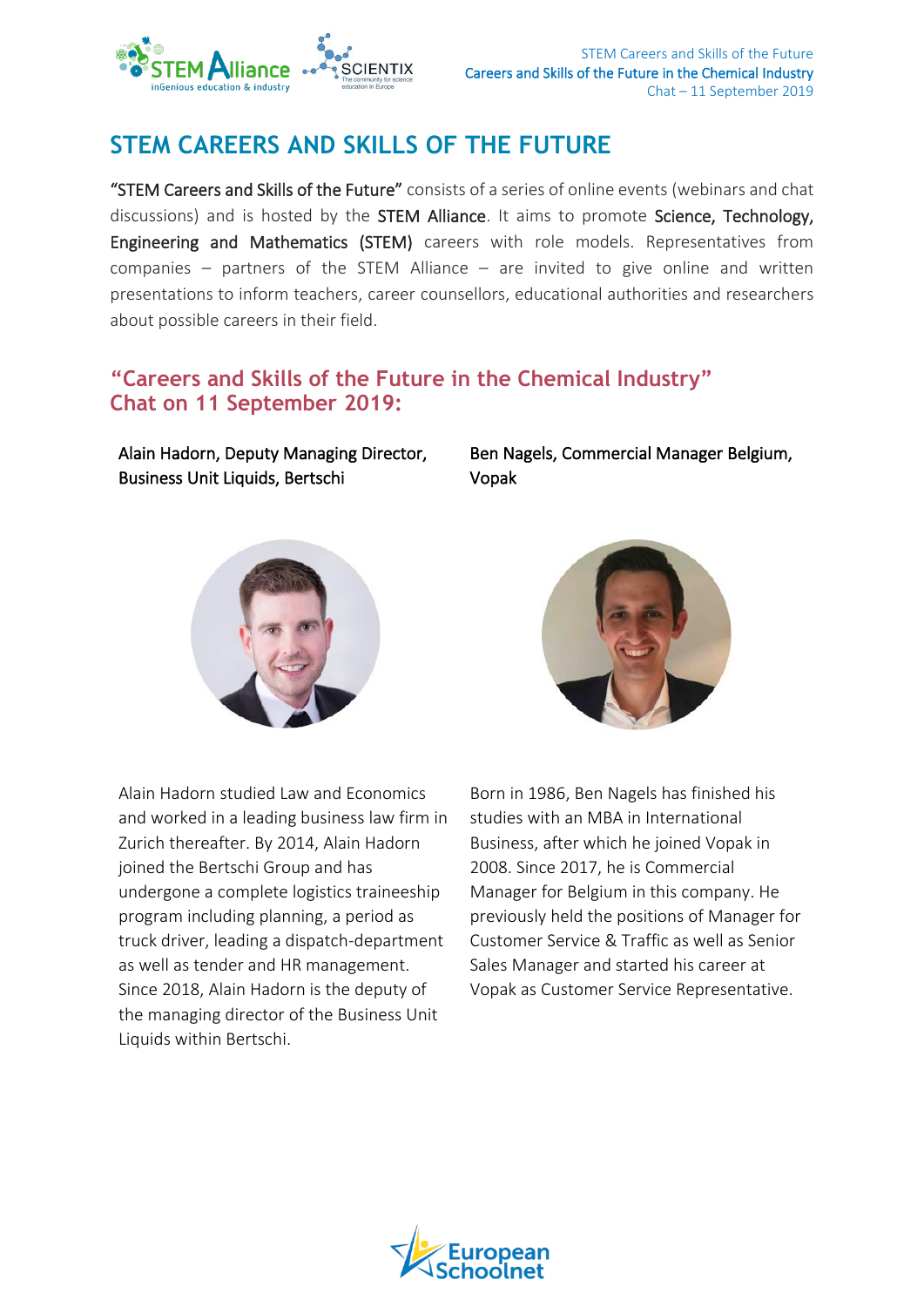

#### What is the importance of chemistry in our day-to-day life?

Chemical products are literally everywhere. We cannot live our current lives without them: the paint on the walls, the cars we drive or the cell phones we use. This is very fascinating and inspired our speakers to work in the chemical sector.

### What did you study and how did you decide to work in the chemical industry?

Alain studied law and worked in a law firm in Zurich. After a while, he realised that he was more interested in the chemical and transportation sector and found a position in Bertschi's traineeship programme in which he got to know many parts of the sector.

Ben started in economics and specialised in international business. At Vopak, he started as a management trainee in the financial department and also worked in the sales and operations departments.

#### What skills are needed in your jobs?

Both speakers agreed that the most important skills are not necessarily related to STEM. What is important are transversal soft skills like a willingness to learn or thinking outside of the box. Generally, the companies are looking for employees who are motivated, passionate and curious.

Of course, knowledge about innovation, technology and chemicals is necessary. But if you really need certain skills in the field, like working with Excel or specific programmes, most of the time you can learn it in the job. This is why learning to learn is a very important skill.

In addition, Ben pointed out that STEM companies benefit from having people with mindsets coming from other sectors, such as entrepreneurs.

#### What are typical activities in your job?

For Alain, every day bears new challenges. It can happen that on Monday, he needs to deal with human resource issues, on Wednesday, he has to find solutions to a concrete transport problem and communicate with truck drivers and on Friday, he negotiates with customers. The job can be very unpredictable and, in the end, it is about fulfilling customer requirements.

Ben described his job as being very international. He said that you cannot work alone but you always need to cooperate with others, either in your team at work or on a global level. Almost everything is interconnected, especially when it comes to the import and export goods. He gets to travel a lot and thereby gets in touch with many different cultures and lifestyles.

#### How does your company ensure safety at work?

It's true that the chemical companies are moving dangerous goods. That's why both Bertschi and Vopak have developed policies on safety. Alain described that everyone who starts working at Bertschi needs to participate in a training, so that every employee understands and follows the same safety culture, no matter whether they work as truck driver or in the office.

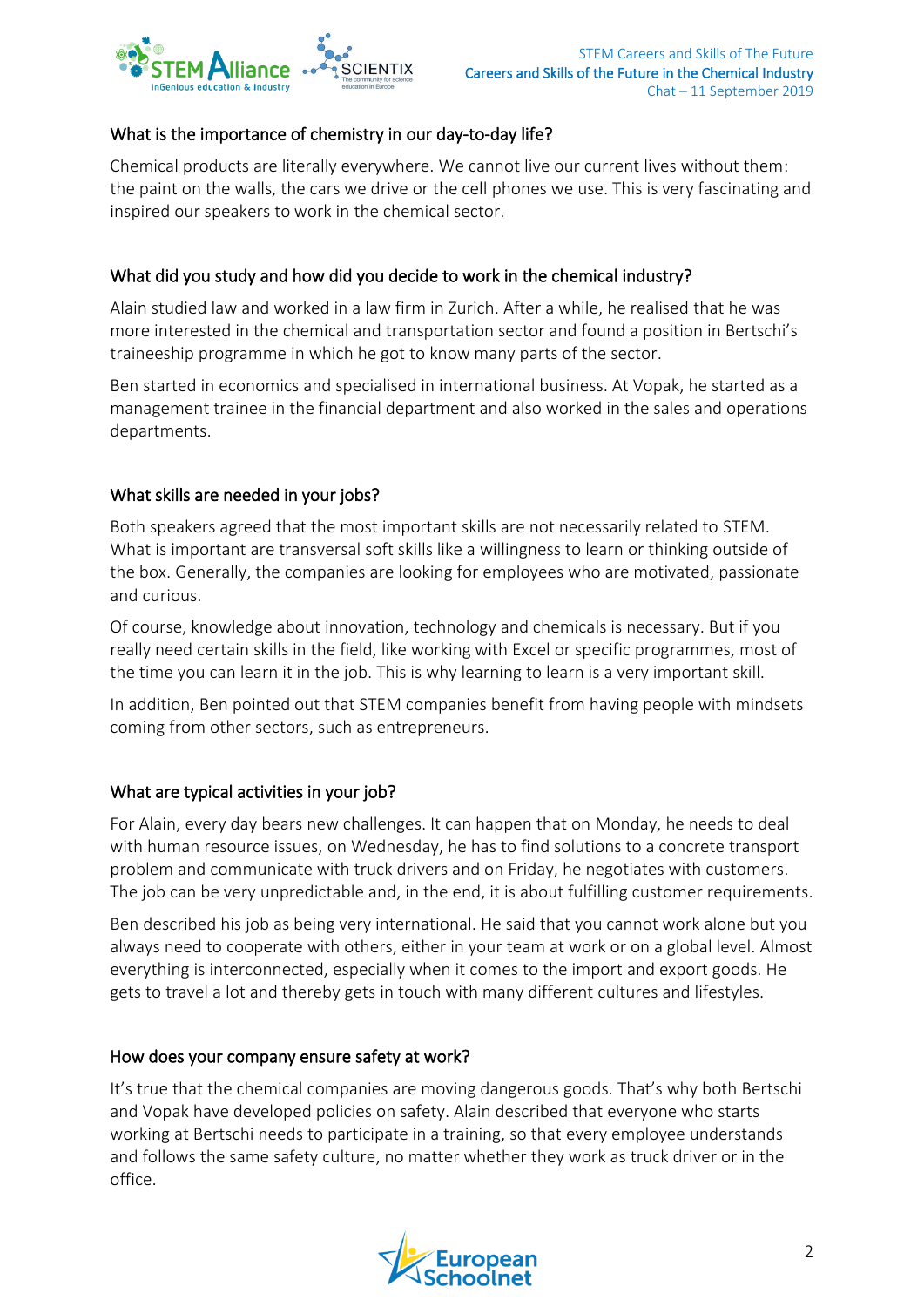

Also Ben highlighted that safety is priority number one in the entire industry. At Vopak, you follow the "SHEQ policy", which stands for "Safety, Health, Environment and Quality". In this line of thought, sustainability and keeping pollution to a minimum are also part of safety.

#### What is the biggest challenge you face at work?

As mentioned above, the job can be very unpredictable. One of the biggest issues at the moment is the shortage of truck drivers for the transport. The image of the drivers and the respect that society pays to them needs to be addressed. Without truck drivers, we would not have the living standards we have today.

Another challenge is the digitalisation. As a company you need to keep up with technological developments. While humans are still needed, the companies increasingly introduce automated and digitalised processes, such as drones for visual checks or using tablets instead of paper. Also, the business-to-consumer (B2C) interaction will change over time. Just as shopping or booking a hotel online, this can influence the chemical business.

Ben described that at Vopak, the biggest challenge is coping with changing energy dynamics. The energy transition in North-West Europe and moving away from fossil fuels creates a challenge that the chemical industry needs to tackle.

#### How does the chemical industry influence the environment?

A lot of companies are trying to reduce  $CO<sub>2</sub>$  emissions and there are new ways of production that are more sustainable than traditional ones. For instance, Bertschi tries to use the trains whenever possible or to load the same product several times in the same container so that it doesn't have to be cleaned with water after each use.

Ben pointed out that without chemical products, we would not be able to produce solar panels, insulation or light material cars, which overall help reduce consumption.

Generally, there is a growing conscience about recycling and developing sustainable chemical products. What is very important is to not throw plastics away without recycling them. Instead we need to collect plastics and move towards a circular economy.

#### Are there any mentoring programmes in your companies?

At Bertschi, there is a traineeship for graduates who want to start in the chemical transport industry. In this programme, you go through all levels and departments.

And also Vopak is always looking for talent, for example via the Young Graduates Programme, which consists of two years of development and training on the job.

#### How can teachers spark motivation in STEM topics and careers?

Ben mentioned that he had a lot of practical elements during his school time which included internships and field trips. This made him interested in the chemical field and, in the end, made him choose his job. He underlined that there are a lot of companies which are eager to show what they do.

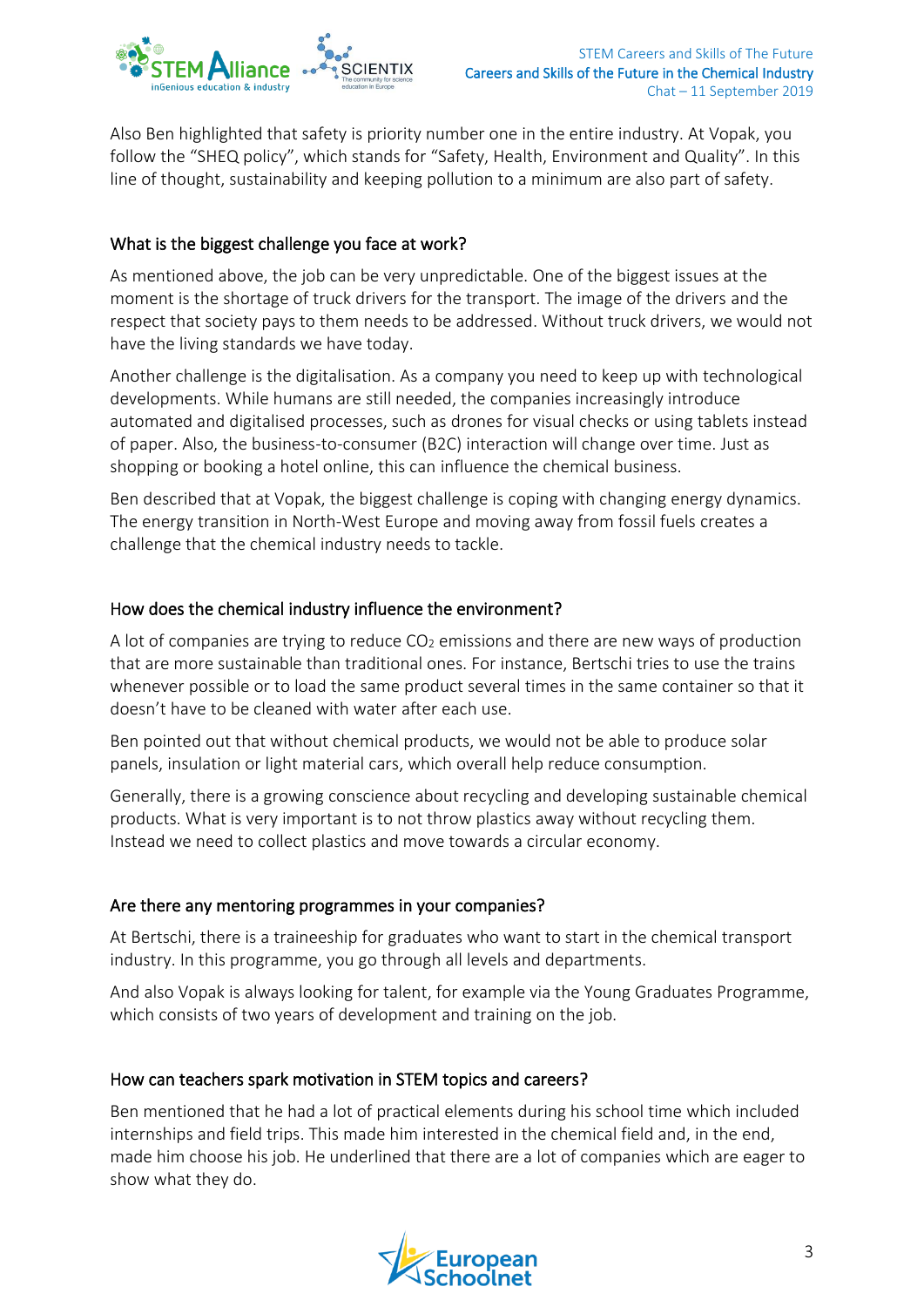

Helpful links:

- [Science: Where Can It Take You?](http://www.stemalliance.eu/practices/detail?resourceId=11990)
- [EPCA Role Model Series](http://www.stemalliance.eu/practices/detail?resourceId=11988)
- [EPCA corporate website](https://epca.eu/)
- [Petro & Chemistry: Partnership For A Better Life](http://www.stemalliance.eu/practices/detail?resourceId=11788)
- [Chemistry: All About You](https://www.youtube.com/watch?v=YDRDpa6rKbc)
- The Young EPCA Think Tank (YETT)

#### STEM Alliance: [http://www.stemalliance.eu](http://www.stemalliance.eu/)

| <b>COORDINATOR</b> | <b>PREMIUM PARTNERS</b>                                                                                                              | <b>GENERAL PARTNERS</b>                                      |
|--------------------|--------------------------------------------------------------------------------------------------------------------------------------|--------------------------------------------------------------|
| Schoolnet          | EPCA<br>abab.<br>cisco<br><b>BELL REPORTED STORES &amp; HOTELST</b><br><b>AMGEN®</b><br>CHEMISTR<br>For You<br>Networking<br>Academy | <b>GSMA</b><br>$25$ DASSAULT<br>Microsoft<br>Johnson-Johnson |
|                    | tm<br>education<br><b>Lenovo</b><br><b>(EGO)</b><br><b>Transport Malta</b>                                                           | TEXAS<br><b>SISSA</b>                                        |

Scientix:<http://www.scientix.eu/>







This chat has received funding from the European Union's H2020 research and innovation programme – project Scientix 3 (Grant agreement N. 730009), coordinated by European Schoolnet (EUN). This chat is the sole responsibility of the organizer and it does not represent the opinion of the European Commission (EC), and the EC is not responsible for any use that might be made of information contained.